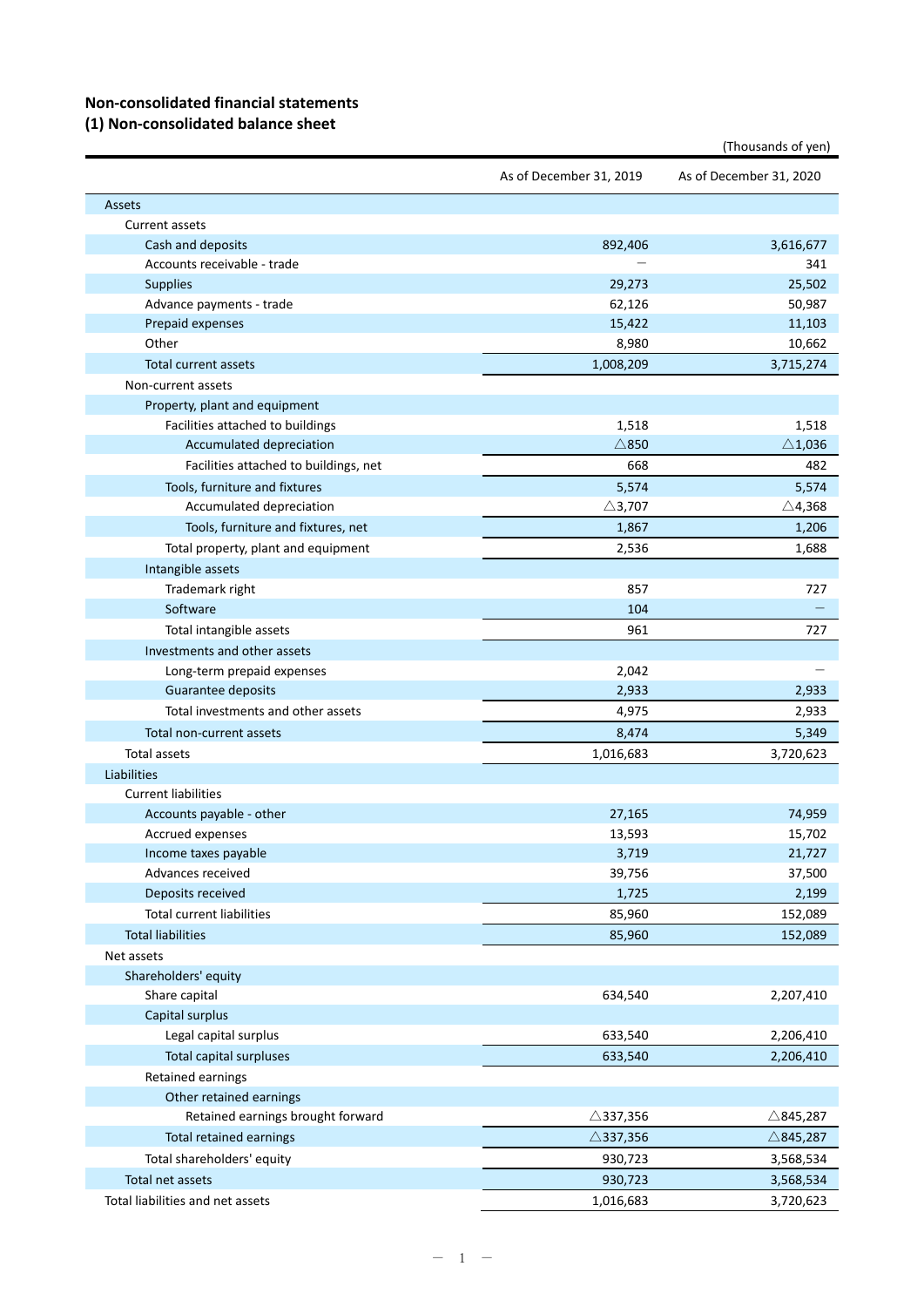# **(2) Non‐consolidated statement of income**

|                                                    |                                        | (Thousands of yen)                     |
|----------------------------------------------------|----------------------------------------|----------------------------------------|
|                                                    | Fiscal year ended<br>December 31, 2019 | Fiscal year ended<br>December 31, 2020 |
| <b>Business revenue</b>                            | 301,417                                | 2,970                                  |
| <b>Business expenses</b>                           |                                        |                                        |
| Cost of business revenue                           | 11,391                                 | 1,385                                  |
| Research And Development Expenses                  | 401,866                                | 363,599                                |
| Other selling, general and administrative expenses | 173,898                                | 202,584                                |
| <b>Total Business expenses</b>                     | 587,156                                | 567,568                                |
| <b>Operating loss</b>                              | $\triangle$ 285,739                    | $\triangle$ 564,598                    |
| Non-operating income                               |                                        |                                        |
| Interest income                                    | 11                                     | 8                                      |
| Foreign exchange gains                             | 61                                     | 497                                    |
| Subsidy income                                     | 53,315                                 | 66,521                                 |
| Other                                              | 56                                     | 12                                     |
| Total non-operating income                         | 53,445                                 | 67,039                                 |
| Non-operating expenses                             |                                        |                                        |
| Share issuance costs                               |                                        | 7,520                                  |
| Total non-operating expenses                       |                                        | 7,520                                  |
| <b>Ordinary loss</b>                               | $\triangle$ 232,293                    | $\triangle$ 505,080                    |
| Loss before income taxes                           | $\triangle$ 232,293                    | $\triangle$ 505,080                    |
| Income taxes - current                             | 2,889                                  | 2,850                                  |
| Loss                                               | $\triangle$ 235,183                    | $\triangle$ 507,930                    |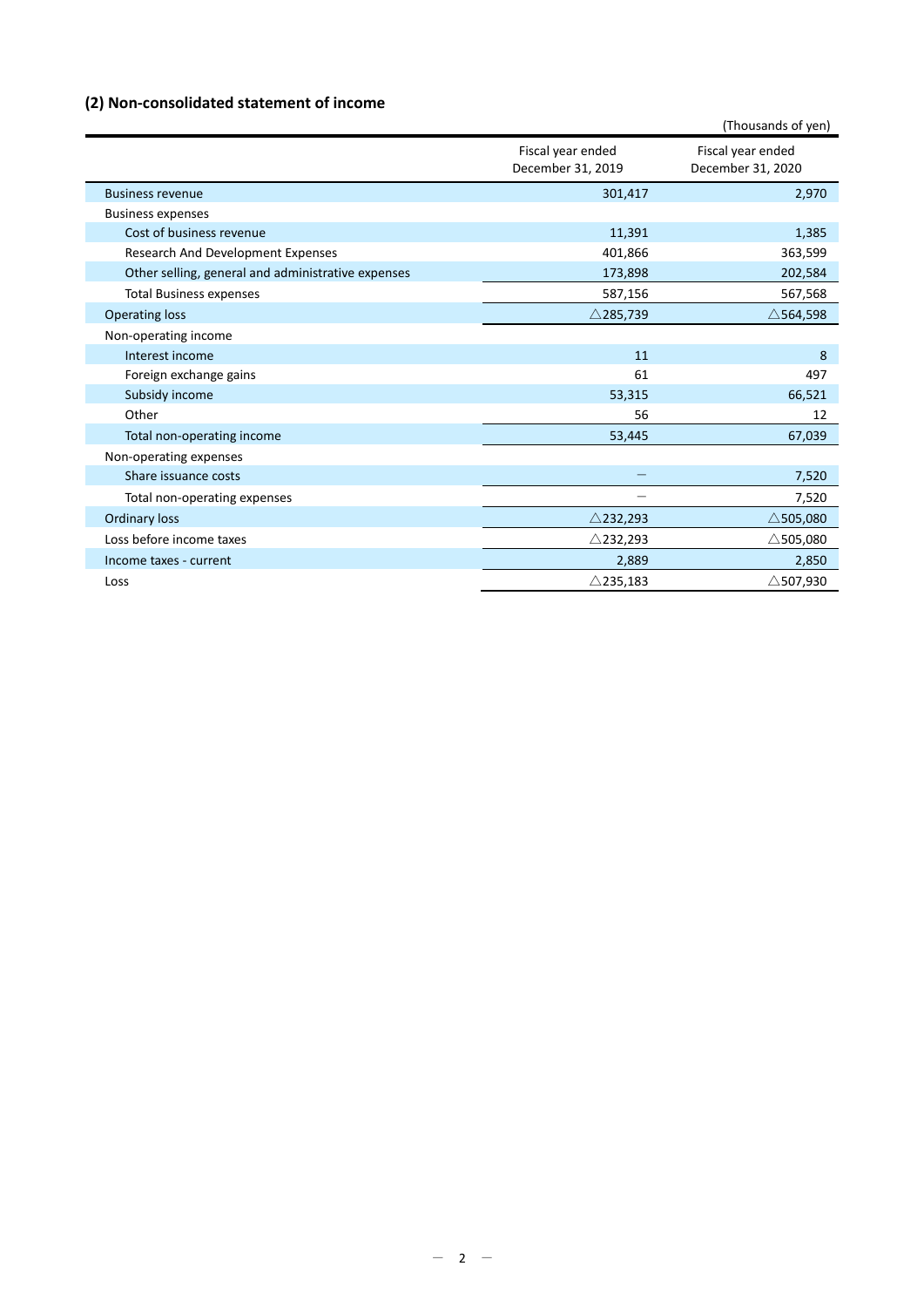### **(3) Non‐consolidated statement of changes in equity Fiscal year ended December 31, 2019**

| (Thousands of yen)                       |                          |                          |                                           |                          |                                   |                     |                     |
|------------------------------------------|--------------------------|--------------------------|-------------------------------------------|--------------------------|-----------------------------------|---------------------|---------------------|
|                                          | Shareholders' equity     |                          |                                           |                          |                                   |                     |                     |
|                                          |                          | Capital surplus          |                                           | <b>Retained earnings</b> |                                   |                     |                     |
| Share<br>capital                         | Legal capital<br>surplus | Total capital<br>surplus | Other<br>retained<br>earnings<br>Retained | Total<br>retained        | Total<br>shareholder<br>s' equity | Total net<br>assets |                     |
|                                          |                          |                          | earnings<br>brought<br>forward            | earnings                 |                                   |                     |                     |
| <b>Balance at beginning</b><br>of period | 634,540                  | 633,540                  | 633,540                                   | $\triangle$ 102,173      | $\triangle$ 102,173               | 1,165,906           | 1,165,906           |
| Changes during<br>period                 |                          |                          |                                           |                          |                                   |                     |                     |
| Issuance of new<br>shares                |                          |                          |                                           |                          |                                   |                     |                     |
| Loss                                     |                          |                          |                                           | $\triangle$ 235,183      | $\triangle$ 235,183               | $\triangle$ 235,183 | $\triangle$ 235,183 |
| Total changes during<br>period           | —                        | -                        | -                                         | $\triangle$ 235,183      | $\triangle$ 235,183               | $\triangle$ 235,183 | $\triangle$ 235,183 |
| Balance at end of<br>period              | 634,540                  | 633,540                  | 633,540                                   | $\triangle$ 337,356      | $\triangle$ 337,356               | 930,723             | 930,723             |

## **Fiscal year ended December 31, 2020**

|                                   |                      |                          |                          |                                                                             |                               |                                   | (Thousands of yen)  |
|-----------------------------------|----------------------|--------------------------|--------------------------|-----------------------------------------------------------------------------|-------------------------------|-----------------------------------|---------------------|
|                                   | Shareholders' equity |                          |                          |                                                                             |                               |                                   |                     |
|                                   | Share<br>capital     | Capital surplus          |                          | Retained earnings                                                           |                               |                                   |                     |
|                                   |                      | Legal capital<br>surplus | Total capital<br>surplus | Other<br>retained<br>earnings<br>Retained<br>earnings<br>brought<br>forward | Total<br>retained<br>earnings | Total<br>shareholder<br>s' equity | Total net<br>assets |
| Balance at beginning<br>of period | 634,540              | 633,540                  | 633,540                  | $\triangle$ 337,356                                                         | $\triangle$ 337,356           | 930,723                           | 930,723             |
| Changes during<br>period          |                      |                          |                          |                                                                             |                               |                                   |                     |
| Issuance of new<br>shares         | 1,572,870            | 1,572,870                | 1,572,870                |                                                                             |                               | 3,145,741                         | 3,145,741           |
| Loss                              |                      |                          |                          | $\triangle$ 507,930                                                         | $\triangle$ 507,930           | $\triangle$ 507,930               | $\triangle$ 507,930 |
| Total changes during<br>period    | 1,572,870            | 1,572,870                | 1,572,870                | $\triangle$ 507,930                                                         | $\triangle$ 507,930           | 2,637,811                         | 2,637,811           |
| Balance at end of<br>period       | 2,207,410            | 2,206,410                | 2,206,410                | $\triangle$ 845,287                                                         | $\triangle$ 845,287           | 3,568,534                         | 3,568,534           |